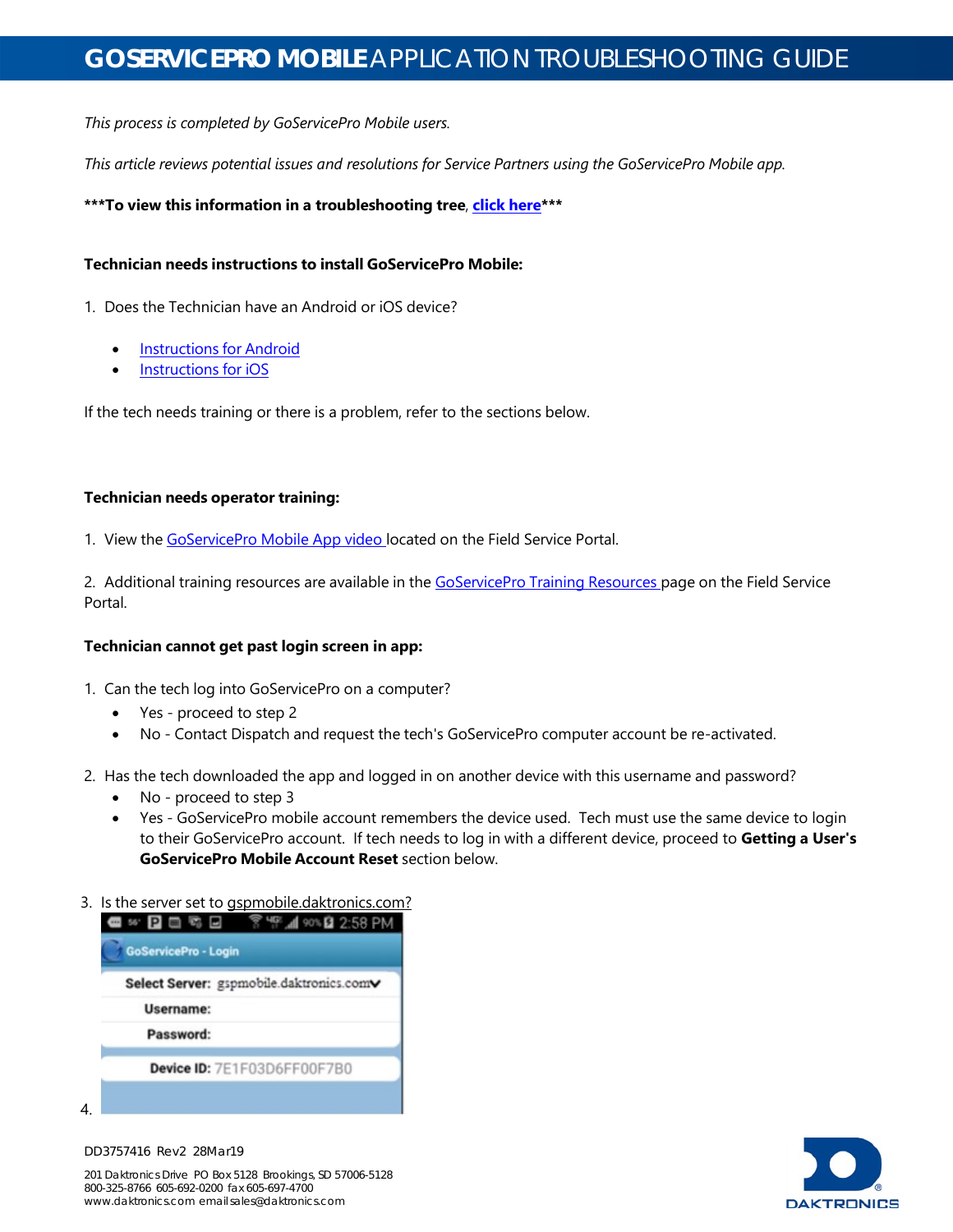- Yes proceed to Step 4.
- No
	- **o** Tap the 9-box grid icon from the login screen and select Reset Application.<br> **EXECUTE:** 158 PM



o Select Clear Cache Data.



o Set the server name to gspmobile.daktronics.com (no spaces, exact spelling). Re-enter the case sensitive username and password.



o Tap Initialize.



DD3757416 Rev2 28Mar19

o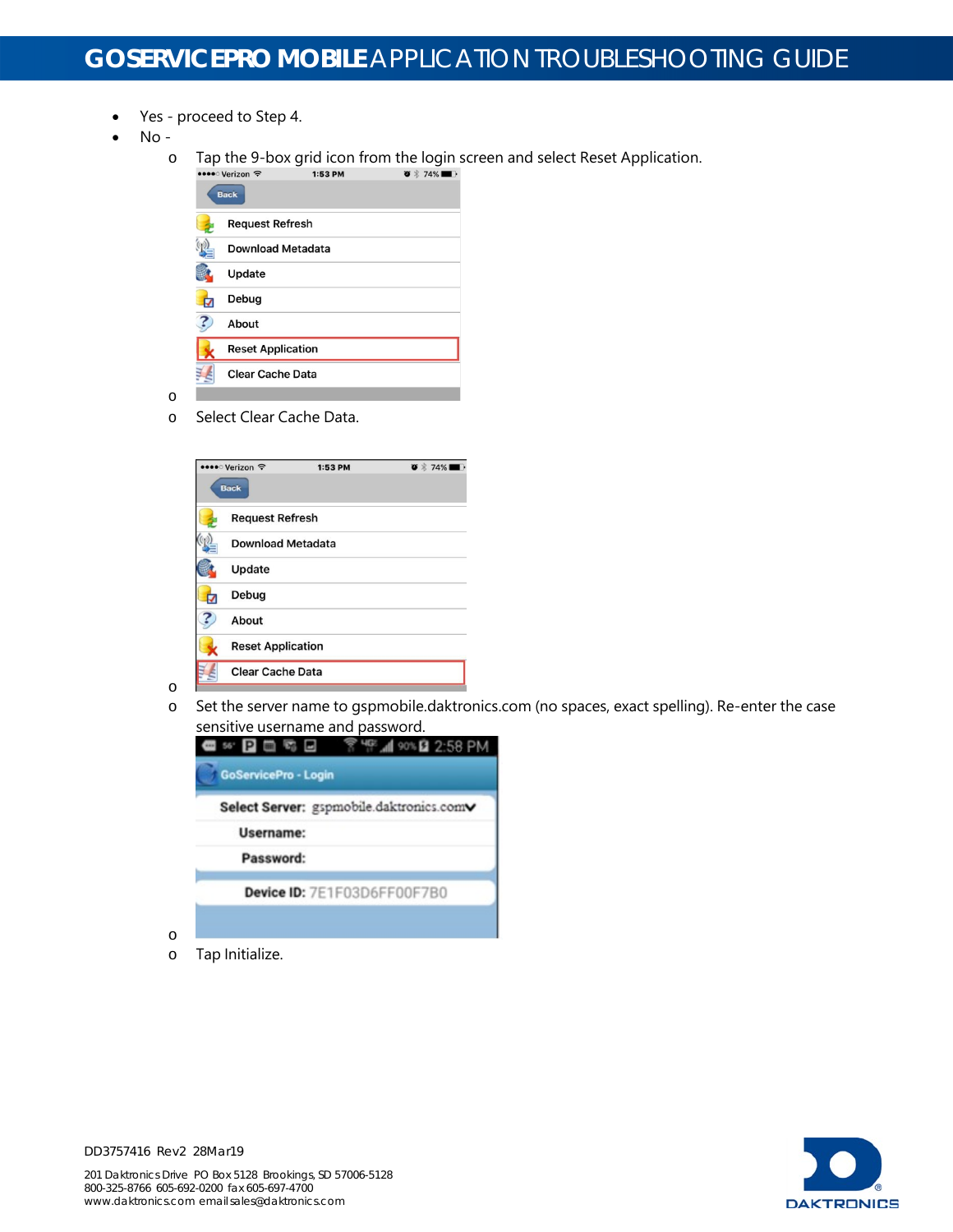5. Can you enter the correct username and password? (make sure the password hasn't been changed recently in GoServicePro Service on a computer)

- No
	- o Tap the 9-box grid icon from the login screen and select Reset Application.<br>  $\frac{1}{2}$



o Select Clear Cache Data.



o Set the server name to gspmobile.daktronics.com (no spaces, exact spelling). Re-enter the case sensitive username and password.

| Select Server: gspmobile.daktronics.comv |
|------------------------------------------|
| Username:                                |
| Password:                                |
| Device ID: 7E1F03D6FF00F7B0              |

• Yes - Tap Initialize.



DD3757416 Rev2 28Mar19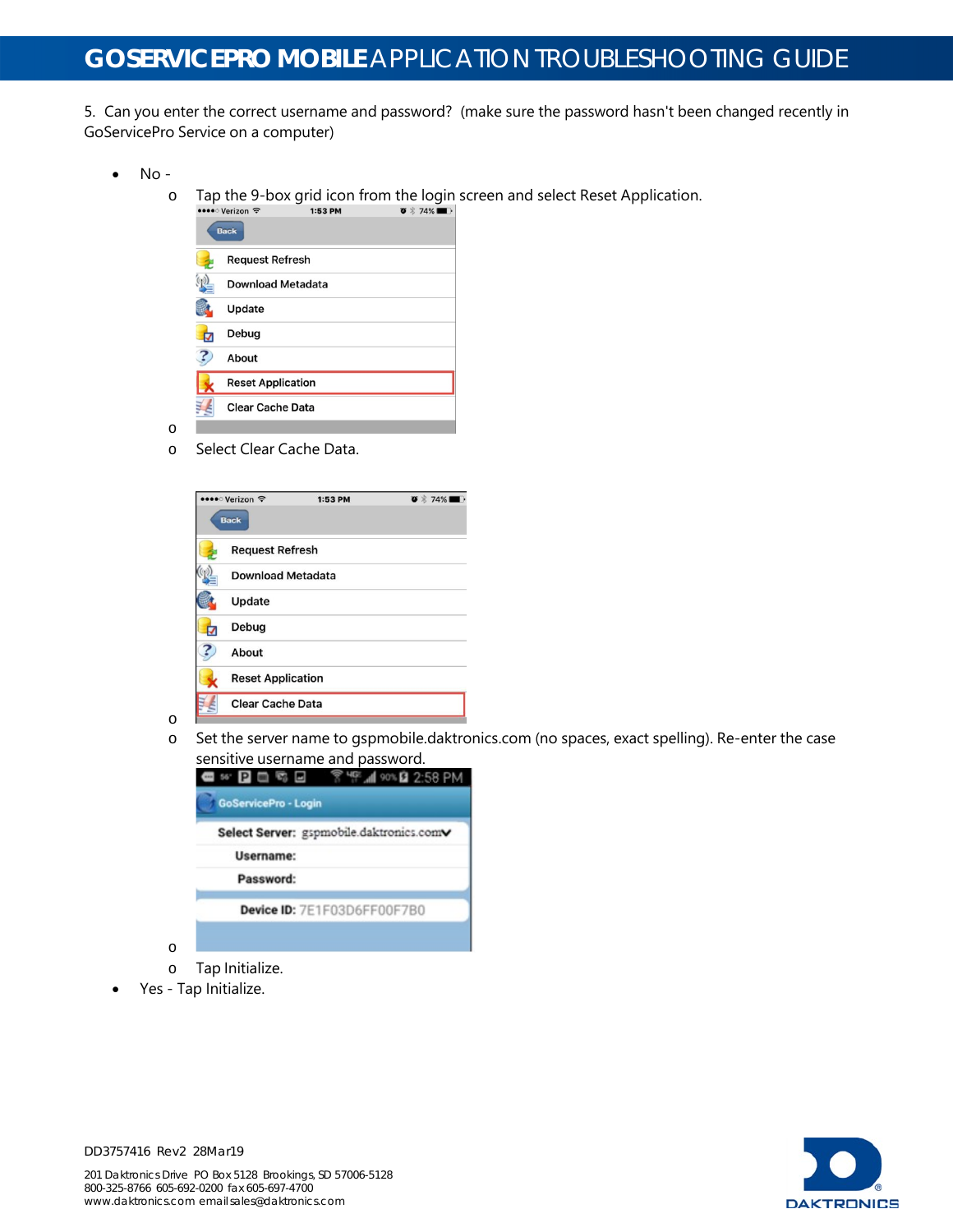- 6. Is the tech logged into GoServicePro Mobile?
	- Yes verify the app is operating correctly and that data is showing correctly.
		- o If the app is operating correctly and data is showing correctly, troubleshooting is complete.
		- o If the app is not operating correctly, proceed to If no, proceed to **Technician is connected to GoServicePro Server, but app is missing functionality, not operating correctly, data is not showing or is showing incorrectly:**
	- No proceed to **Getting a User's GoServicePro Mobile Account Reset** section below.

**Technician is connected to GoServicePro Server, but app is missing functionality, not operating correctly, data is not showing or is showing incorrectly:**

1. What is the color of the server indicator in the top-right corner of the app screen?



- Yellow or Red: Verify cell service, get app connected to the server. Do not proceed until the color is green.
- Green: proceed to Step 2.
- 2. Close the app. Open a new app session. From the login screen, tap the 9-box grid icon and select About.



DD3757416 Rev2 28Mar19